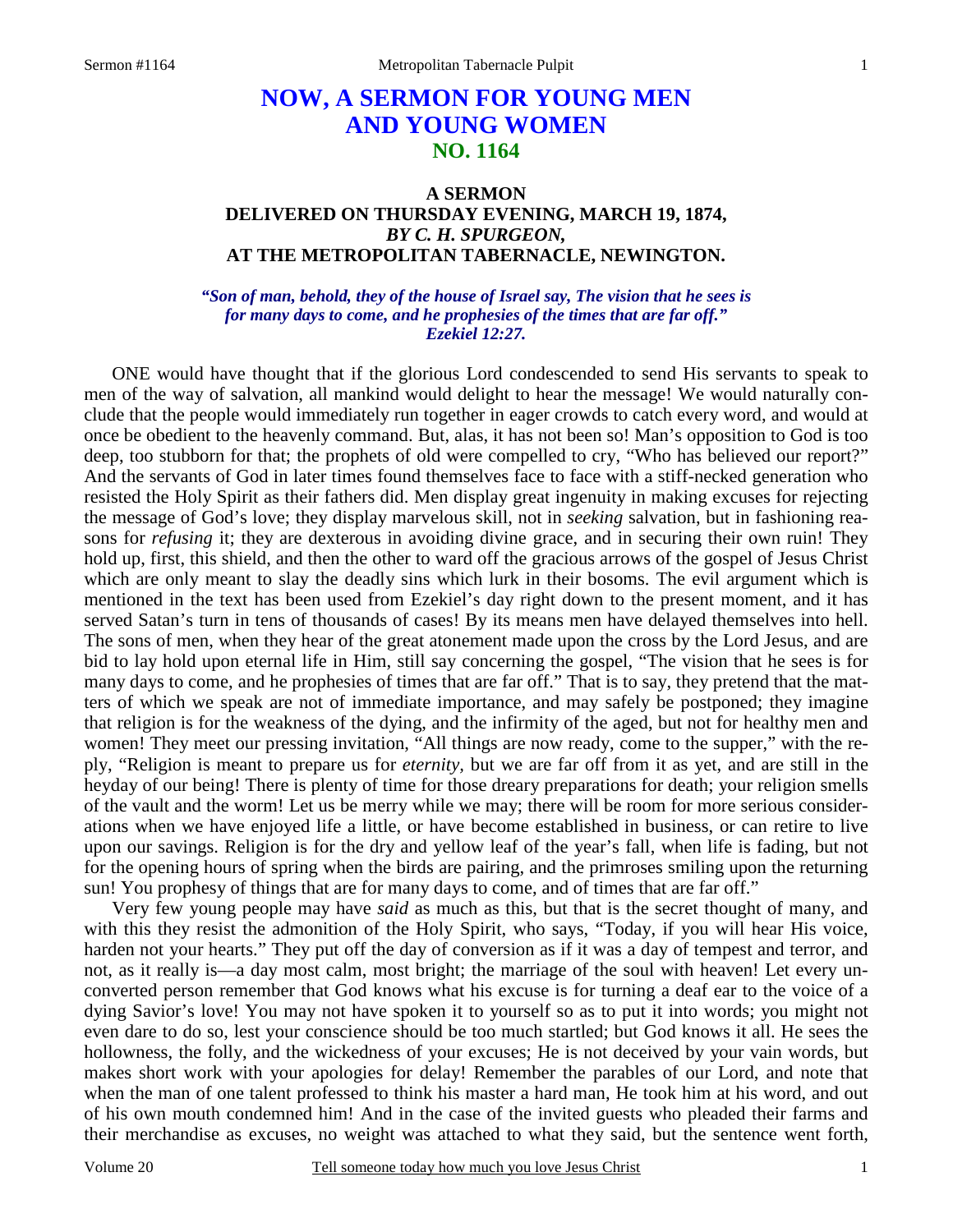"None of these men that are bidden shall taste of My supper." God knows the frivolity of your plea for delay; He knows that you are doubtful about it, and dare not stand to it so as to give it anything like a solemn consideration! Very hard do you try to deceive yourself into an easy state of conscience concerning it, but in your inmost soul you are ashamed of your own lies!

My business at this time is, by the aid of the Holy Spirit, to deal with your consciences, and to convince you even more thoroughly that delay is unjustifiable, for the gospel has present demands upon you, and you must not say, "The vision that he sees is for many days to come, and he prophesies of the times that are far off."

**I.** For, first, *granted for a moment that the message we bring to you has most to do with the future state, yet, even then, the day is not far off; neither is there so great a distance between now and then that you can afford to wait*. Suppose that you are spared for threescore years and ten! Young man, suppose that God spares you in your sins till the snows of many winters shall whiten your head? Young woman, suppose that your now youthful countenance shall still escape the grave until wrinkles are upon your brow? Still, how short will your life be! You, perhaps, think 70 years a long period, but those who are 70, in looking back, will tell you that their age is as a hand's breadth! I, who am but 40, feel at this time that every year flies more swiftly than the last, and months and weeks are contracted into twinkling of the eyes. The older one grows, the shorter one's life appears; I do not wonder that Jacob said, "Few and evil have the days of the years of my life been," for he spoke as an extremely old man. Man is shortlived compared with his surroundings; he comes into the world and goes out of it as a meteor flashes through yonder skies which have remained the same for ages! Listen to the brook which murmurs as it flows, and the meditative ear will hear it warble—

#### *"Men may come and men may go, But I go on forever."*

Look at yonder venerable oak, which has, for 500 years, battled with the winds—what an infant one seems when reclining beneath its shade! Stand by some giant rock which has confronted the tempests of the ages, and you feel like the insect of an hour! There are persons here tonight of 70 years of age who look back to the days of their boyhood as if they were but yesterday! Ask them, and they will tell you that their life seems to have been little more than a wink of the eye—it has gone like a dream, or a lightning's flash—

#### *"What is life? 'Tis but a vapor, Soon it vanishes away!"*

Therefore do not say, "These things are for a far-off time." for even if we could guarantee to you the whole length of human existence, it is but a span!

And there comes upon the heels of this a reflection never to be forgotten—that not one man among us can promise himself, with anything like certainty, that he shall ever see threescore years and ten! We may survive, and by reason of strength we may creep up to fourscore years—yet not one of us can be sure that he shall do so; the most of us will assuredly be gone long before that age! No, we cannot promise that we shall see half that length of time! You young men and women cannot be certain that you shall reach middle life! Let me check myself! What am I talking of? You cannot be certain that you will see *this year* out and hear the bells ring in a new year! Yes, close upon you as tomorrow is, boast not yourselves of it, for it may never come! Or, should it come, you know not what it may bring forth to you perhaps a coffin or a shroud! Yes, and this very night, when you close your eyes and rest your head upon your pillow, reckon not too surely that you shall ever again look on that familiar chamber, or go forth from it to the pursuits of life. It is clear, then, that the things which make for your peace are not matters for a far-off time; the frailty of life makes them necessities of this very hour. You are not far from your grave—you are nearer to it than when this discourse began! Some of you are far nearer than you think. To some, this rejection comes with remarkable emphasis, for your occupation has enough of danger about it, every day, to furnish death with a hundred roads to convey you to his prison in the sepulcher! Can you look through a newspaper without meeting with the words, "total" or "sudden death"? Traveling has many dangers, and even to cross the street is perilous! Men die at home and many, when engaged about their lawful callings, are met by death. How true is this of those who go down to the sea in ships, or descend into the heart of the earth in mines! But, indeed, no occupations are secure from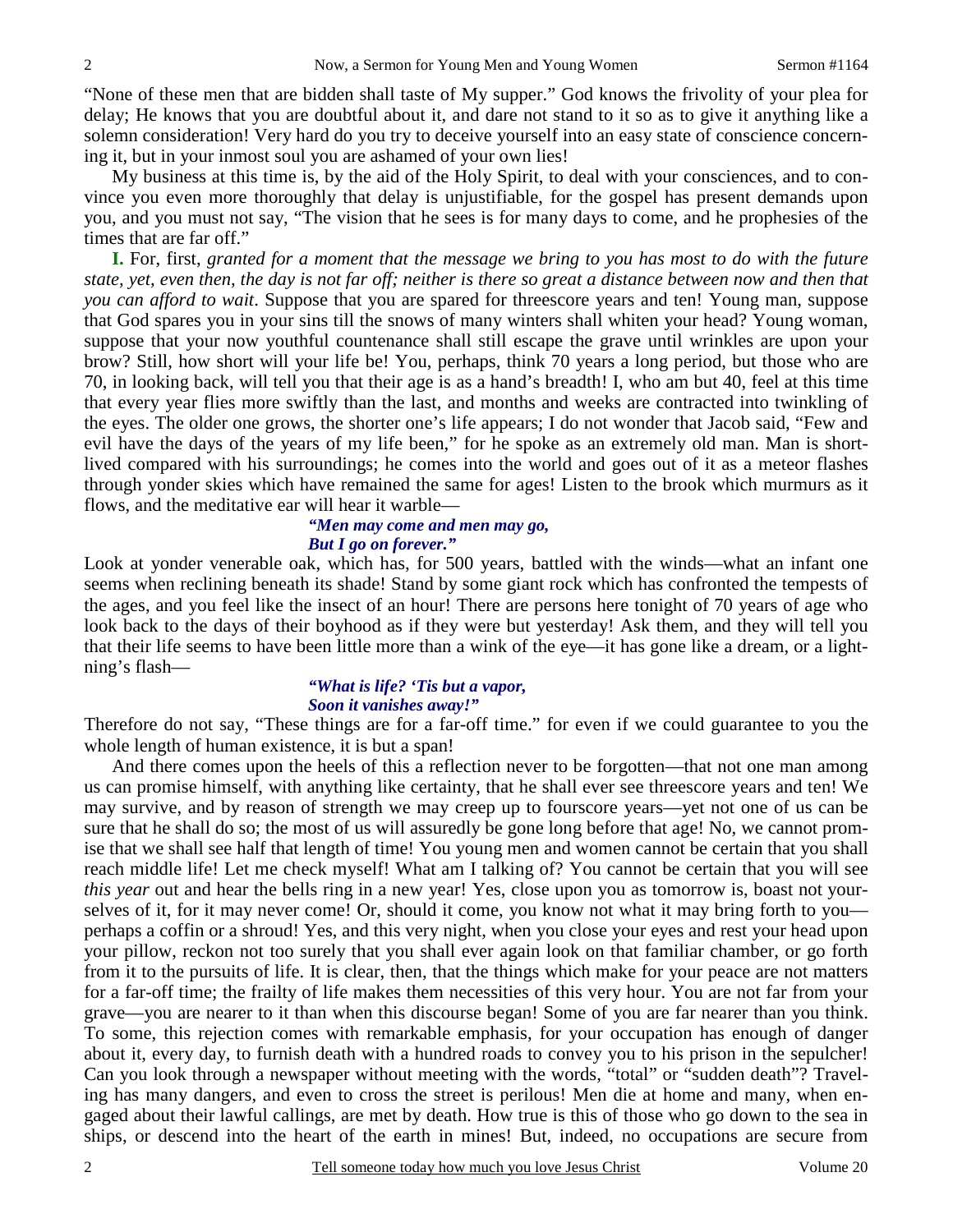death—a needle can kill as well as a sword; a scald, a burn, a fall may end our lives quite as readily as a pestilence or a battle! Does your business lead you to climb a ladder? It is not a very perilous matter, but have you ever heard of one who missed his footing and fell, never to rise again? You work amidst the materials of a rising building—have you ever heard of stones that have fallen and have crushed the workers?—

### *"Dangers stand thick through all the ground To push us to the tomb, And fierce diseases wait around To hurry mortals home."*

Notwithstanding all that can be done by sanitary laws, fevers are not unknown, and deadly strokes which drop men to the ground in an instant, as a butcher slays an ox, are not uncommon! Death has already removed many of your former companions; you have ridden into the battle of life like the soldiers in the charge at Balaclava, and, young as you are in this warfare, you have seen saddles emptied right and left around you! You survive, but death has grazed you; the arrow of destruction has gone whizzing by your ear to find another mark! Have you ever wondered why it spared you? Among this congregation there are persons of delicate constitution; it grieves me to see so many fair daughters of our land with the mark of consumption upon their cheeks. Full well I know that lurid flame upon the countenance, and that strange luster of the eyes—signs of exhausting fires feeding upon life, and consuming it too soon! Young men and women, many of you, from the condition of your bodily frames, can only struggle on till middle life—and scarcely that, for beyond 30 or 40 you cannot survive. I fear that some of you have, even in walking to this place, felt a suspicious weariness which argues exhaustion and decline. How can you say, when we talk to you about preparing to die, that we are talking about things that are far off?

Dear souls do not be so foolish! I implore you let these warnings lead you to decision! Far be it from me to cause you needless alarm, but is it needless? I am sure I love you too well to distress you without cause—and is there not cause enough? Come now, I press you most affectionately, answer me and does not your own reason tell you that my anxiety for you is not misplaced? Ought you not, at once, lay to heart your Redeemer's call, and obey your Savior's appeal? The time is short! Catch the moments as they fly and hasten to be blessed! Remember also, once again, that even if you knew that you should escape from accident, and fever, and sudden death, yet there is one grand event that we too often forget which may put an end to your day of mercy all of a sudden! Have you never heard of that Jesus Christ of Nazareth who was crucified on Calvary, died on the cross, and was laid in the tomb? Do you not know that He rose again the third day? And that after He had spent a little while with His disciples, He took them to the top of the Mount of Olives and there, before their eyes, ascended into heaven, a cloud hiding Him from their view? Have you forgotten the words of the angels, who said, "This same Jesus who is taken up from you into heaven shall so come in like manner as you have seen Him go into heaven"? Jesus will certainly come a second time to judge the world! Of that day and of that hour knows no man no, not even the angels of God! He will come as a thief in the night to an ungodly world! They shall be eating and drinking, and marrying and giving in marriage just as they were when Noah entered into the ark—and they knew not until the flood came and swept them all away! In a moment—we cannot tell when! Perhaps it may be before the next words escape my lips—a sound far louder than any mortal voice will be heard above the clamors of worldly traffic—yes, and above the roaring of the sea!

That sound as of a trumpet will proclaim the day of the Son of Man! "Behold, the Bridegroom comes: go you out to meet Him," will sound throughout the church; and to the world there will ring out this clarion note, "Behold, He comes with clouds, and every eye shall see Him, and they, also, which crucified Him." Jesus may come tonight! If He were to do so, would you, then, tell me that I am talking of far-off things? Did not Jesus say, "Behold, I come quickly!" And has not His church been saying, "Even so, come Lord Jesus"? His tarrying may be long to us, but to God it will be brief. We are to stand hourly watching and daily waiting for the coming of the Lord from heaven! Oh, I pray you do not say that the Lord delays His coming, for that was the language of the wicked servant who was cut in pieces, and it is the mark of the mockers of the last days, that they say, "Where is the promise of His coming?" Be you not mockers, lest your bands be made strong, but listen to the undoubted voice of prophecy and of the Word of God, "Behold, I come quickly." "Be you, also, ready, for in such an hour as you think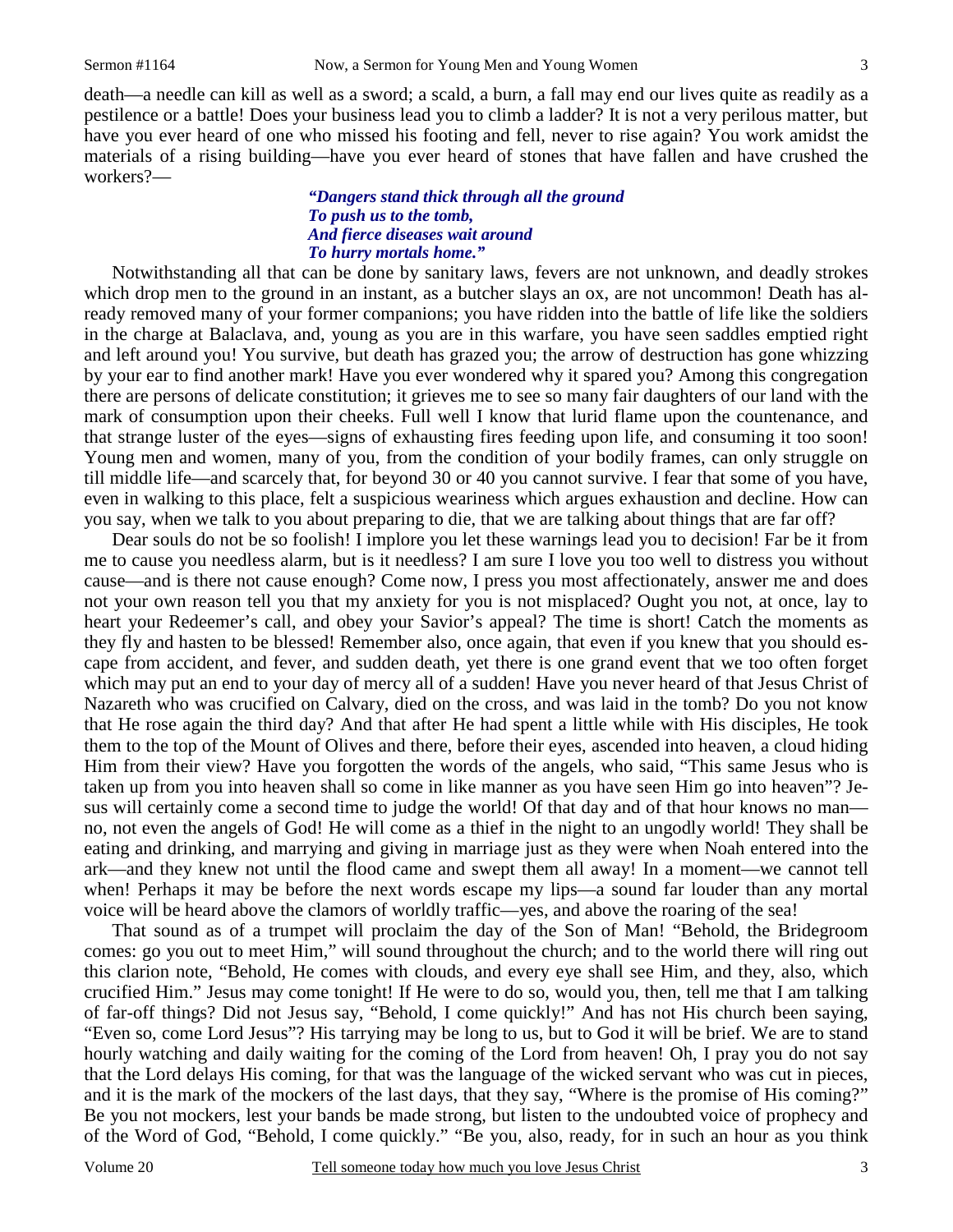not, the Son of Man comes." Now, then, it is clear enough that even if the gospel message did concern only our life in another world, yet it is still unwise for men to say, "The vision is for many days to come, and he prophesies of the times that are far off."

**II.** But, secondly, I have to remind you that our *message really deals with the present*. The blessings of the gospel have as much to do with this present life as with existence beyond the tomb, for observe, first, we are sent to plead with you, young men and women, and tenderly to remind you that you are, at this hour, acting unjustly and unkindly towards your God. He made you, and you do not serve Him; He has kept you alive, and you are not obedient to Him; He has sent the Word of His gospel to you, and you have not received it; He has sent His only-begotten Son, and you have despised Him. This injustice is a thing of the *present—*and the appeal we make to you about it is that in all reason such conduct should come to an end! Oh, may God's Holy Spirit help you to end it! If I feel that I have done any man an injustice, I am eager to set it right; I would not wait till tomorrow; I wish to make amends with him at once. Yes, and even when I have forgotten to render assistance to some needy widow, I chide myself and feel uneasy till I have attended to the matter. Do you not feel the same? Would you willfully wrong or neglect another? I feel sure you would not! How is it, then, that you can be content to be unjust to *God;* cruel to the dear lover of the souls of men; antagonistic to the loving pleadings of the Holy Spirit? That  $1<sup>st</sup>$  chapter of Isaiah—you remember it, how striking it is! Why, if men had hearts that were at all tender it would break them! Read it—"hear, O heavens, and give ear, O earth. I have nourished and brought up children, and they have rebelled against Me. The ox knows his owner and the ass his master's crib; but Israel does not know; My people do not consider."

It is the wail of *God Himself* over man's unkindness to his Maker! Young man of honor, young man of integrity, does nothing speak to your conscience in this? "Will a man rob God?" You would not rob your employer! You would not like to be thought unfaithful or dishonest towards man! And yet your God, your God, your *God*—is He to be treated so basely, notwithstanding all His goodness? As Jesus said, "For which of these works do you stone Me?" So does Jehovah say, "I have made you; I have kept the breath in your nostrils; I have fed you all your life, and for which of all these good things do you live without Me, and neglect Me, and perhaps even curse My name? For which of these do you sin with a high hand against My sacred law?" Now, can you think it right to remain in so wantonly unjust a course of life as this? Can it be right to continue to wrong your God and grieve His matchless love? Provoke Him no more, I pray you! Let conscience lead you to feel that you have dealt ill with the Lord. Come to Him for forgiveness and change of heart! O Spirit of God, make this appeal to be felt by these beloved young men and women!

Again, our message has to do with the present, for we would affectionately remind you that you are now at enmity with your best friend—the friend to whose love you owe everything! You have grieved Him and are, without cause, His enemy! Can you bear this thought? I know a little child who had done something wrong, and her kind father talked to her, and at last, as a punishment, he said to her in a very sad voice, "I cannot kiss you tonight, for you have grieved me very much." That broke her little heart! Though not a stroke had been laid upon her, she saw sorrow in her dear father's face, and she could not endure it; she pleaded and wept, and pleaded again to be forgiven! It was thought wise to withhold the kiss, and she was sent to bed, for she had been very wrong, but there was no sleep for those weeping eyes, and when mother went up to that little one's chamber she heard frequent sobs and sighs, and a sorrowful little voice said, "I was very, very naughty, but pray forgive me, and ask dear Father to give me a kiss." She loved her father and she could not bear that he should be grieved! Child of mercy; erring child of the great Father of Spirits, can you bear to live forever at enmity with the loving Father? "Would He forgive me?" you ask. What makes you ask the question? Is it that you do not know how good He is? Has He not portrayed Himself as meeting His prodigal son, and falling upon his neck and kissing him? Before the child had reached the Father, the Father had reached the child! The Father was eager to forgive, and therefore, when the son was yet a great way off, his Father saw him and ran, and had compassion. Say no longer that we are talking of things of a far-off time! It is not so! I am speaking of that which, I pray, may be true to you *tonight* that you may not remain enemies to God even another hour, but now may become His dear repenting children, and fly into your tender Father's arms!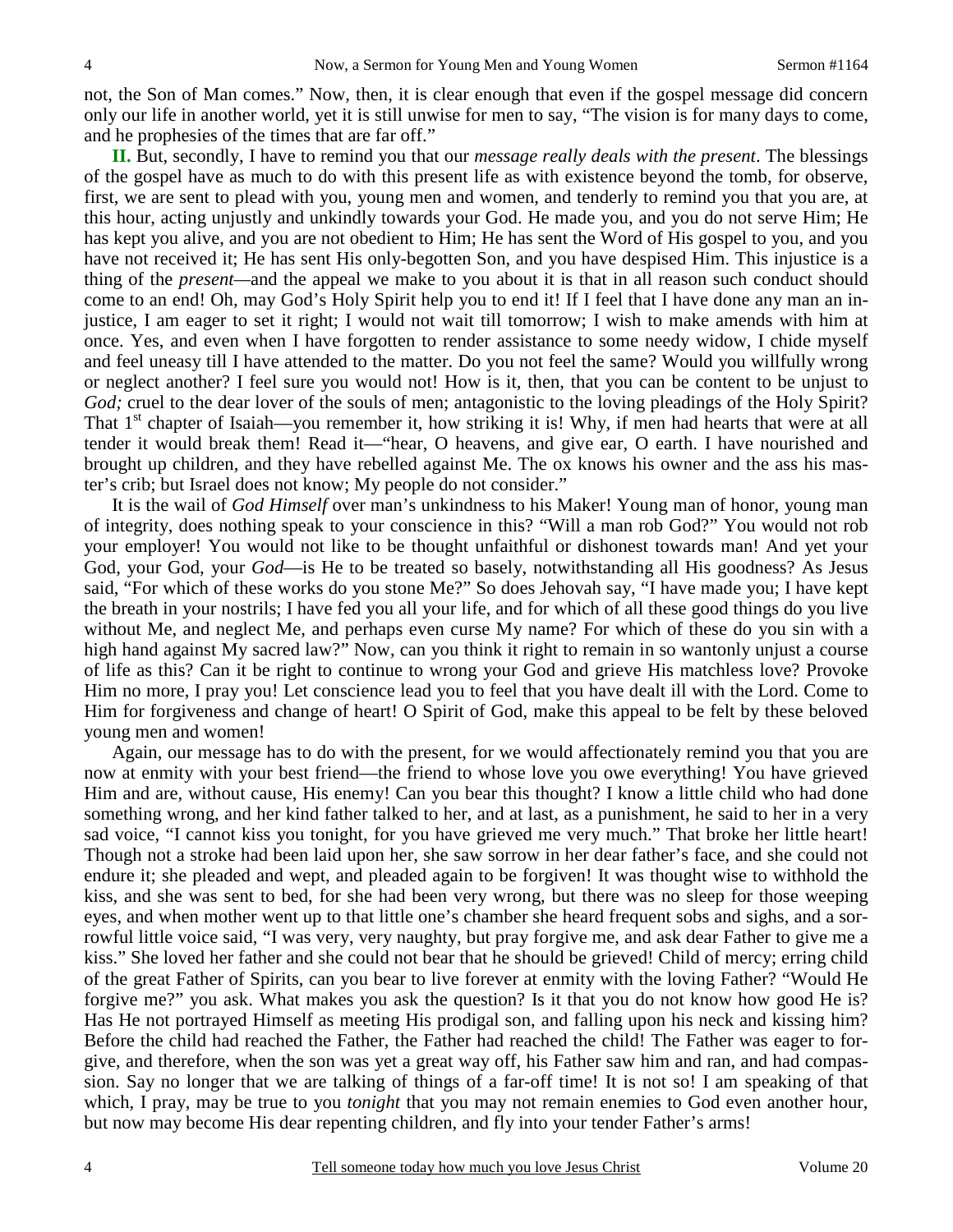I have to remind you, however, of much more than this, namely, that you are this night in danger. On account of your treatment of God, and your remaining an enemy to Him, He will surely visit you in justice and punish you for your transgressions. He is a just God, and every sin committed is noted in His book—there it stands recorded for His Judgment Day! The danger you are in is that you may, this moment, go down into the pit of hell—and while sitting in that pew may bow your head in death and appear before your Maker in an instant to receive the just reward of your sins! We come to tell you that there is immediate pardon for all the sins of those who will believe in the Lord Jesus Christ—and that if you will believe in Jesus, your sins, which are many—are all forgiven you! Don't you know the story (you have heard it many times) that the Lord Jesus took upon Himself the sins of all who trust Him, and suffered, in their place, the penalty due to their sins? He was our substitute, and as such He died, the just for the unjust, to bring us to God! He laid down His life for us, that "whoever believes in Him should not perish, but have everlasting life." Will you refuse the salvation so dearly purchased, but so freely presented? Will you not accept it here and now? Can you bear the burden of your sins? Are you content to abide for a single hour in peril of *eternal* punishment? Can you bear to be slipping down into the open jaws of hell as you now are? Remember, God's patience will not last forever! You have provoked Him long enough! All things are weary of you! The very earth on which you stand groans beneath the indignity of bearing a sinner upon its surface! So long as you are an enemy to God, the stones of the field are against you and all creation threatens you. It is a wonder that you do not sink at once to destruction! For this cause we would have you pardoned *now,* and made free from divine wrath *now!* The peril is immediate; may the Lord grant that the rescue may be so. Do I hear you ask, "But may pardon be had at once? Is Jesus Christ a *present* Savior? We thought that we might, perhaps, find Him when we came to die, or might obtain a hope of mercy after living a long life of seeking."

It is not so! Free grace proclaims *immediate* salvation from sin and misery! Whoever looks to Jesus at this very moment shall have his sins forgiven! At the instant he believes in the Lord Jesus, the sinner shall cease to be in danger of the fires of hell! The moment a man turns his eyes of faith to Jesus Christ, he is saved from the wrath to come! It is *present* salvation that we preach to you—and the present comfort of that present salvation, too! Many other reasons tend to make this weighty matter exceedingly pressing, and among them is this—there is a disease in your heart, the disease of sin—and it needs immediate cure! I do not hear persons say, if they discover an incipient disease in their systems, that they will wait a while till the evil is more fully developed, and will then resort to a physician. The most of us have sense enough to try to check disease at once! Young man, you have leprosy upon you! Young woman, you have a dreadful malady within your heart! Do you not desire to be healed *now?* Jesus can give you immediate healing if you believe in Him! Will you hesitate to be made whole? Do you love your mortal malady? Is hideous sin so dear to you? O that you would cry to be saved immediately, then Jesus will hear you! His Spirit will descend upon you and cleanse you; He will give you a new heart and a right spirit, yes, and make you whole from this time forward and forever! Can you wish to have so great a blessing postponed? Surely a sick man can never be cured too soon!

The gospel which we preach to you will also bring you present blessings. In addition to present pardon and present justification, it will give you present regeneration, present adoption, present sanctification, present access to God, present peace through believing, and present help in time of trouble! And it will make you, even for this life, doubly happy; it will be wisdom for your way, strength for your conviction, and comfort for your sorrow. If I had to die like a dog, I would still wish to be a Christian; if there were no hereafter—though the supposition is not to be tolerated—yet let me live for and with Jesus, my beloved Lord! Balaam chose the righteous man's death; I choose it, too; but quite as much do I choose the righteous man's *life,* for to have the love of God in the heart, to have peace with God, to be able to look up to heaven with confidence, and talk to my heavenly Father in childlike trustfulness is a present joy and comfort worth more than worlds!

Young men and women, in preaching the gospel to you, we are preaching that which is good for this life as well as for the life to come! If you believe in Jesus you will be saved now, on the spot, and you will now enjoy the unchanging favor of God, so that you will go your way, from now on, not to live as others do, but as the chosen of God, beloved with special love, enriched with special blessings, to rejoice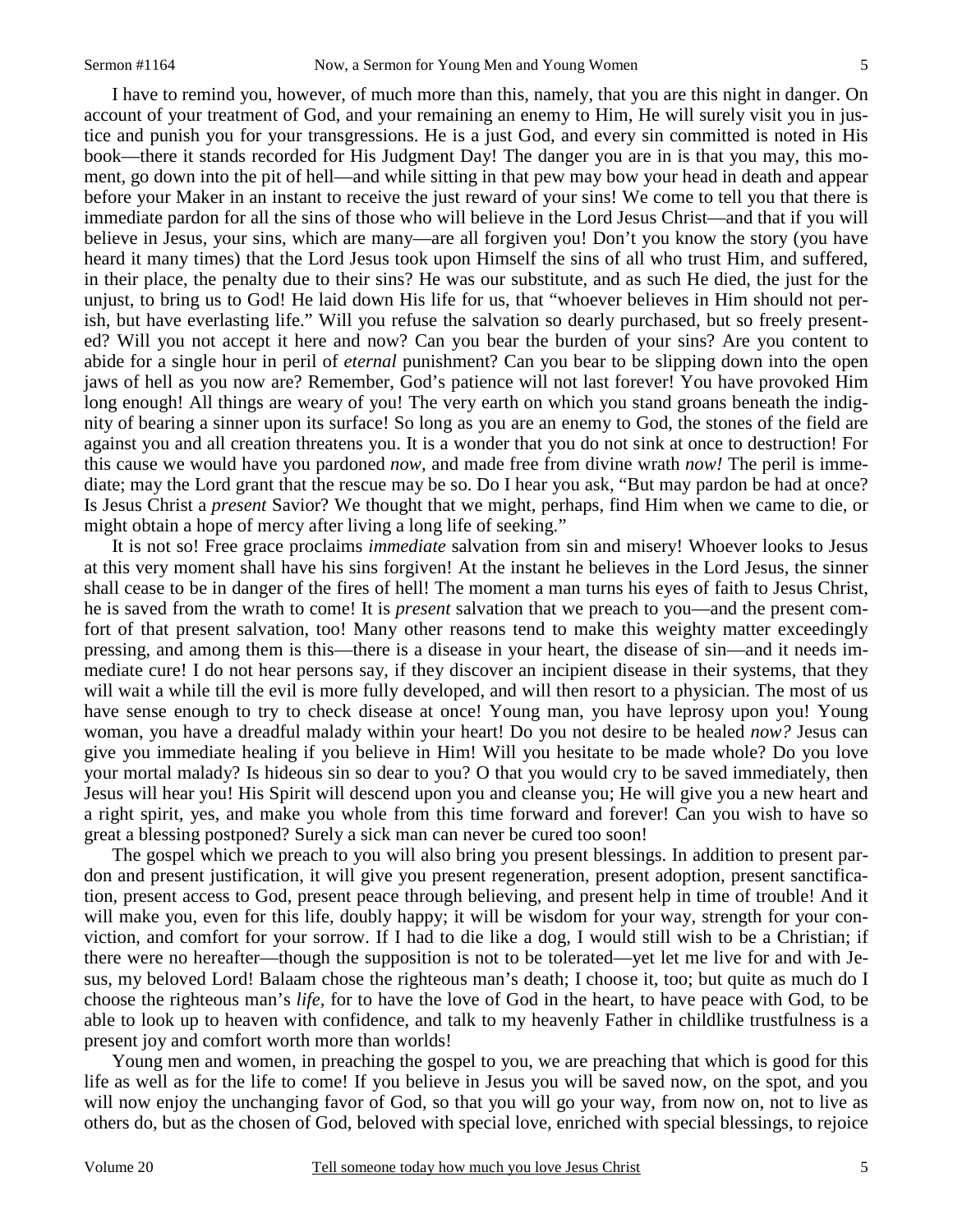every day till you are taken up to dwell where Jesus is! Present salvation is the burden of the Lord's message to you, and therefore it is not true, but infamously false, that the vision is for many days to come, and the prophecy for times that are far off! Is there reason in my pleadings? If so, yield to them! Can you answer these arguments? If not, I pray you cease delaying! Again would I implore the Holy Spirit to lead you to an immediate decision!

**III.** My third point is that *I shall not deny, but I shall glory, rather, in admitting that the gospel has to do with the future*. Albeit, that it is not exclusively a Revelation for far-off times, yet it is filled with glorious hopes and bright prospects concerning things to come. The gospel of Jesus Christ has to do with the whole of a young person's life. If you receive Jesus Christ, you will not merely have Him tonight, but that faith by which you receive Him will operate upon your whole existence throughout time and eternity! Dear young friends, if you are saved while yet you are young, you will find religion to be a great preventive of sin. What a blessing it is not to have been daubed with the slime of Sodom—never to have had our bones broken by actual vice! Many who have been saved from a life of crime will, nevertheless, be spiritual cripples for life! To be snatched out of the vortex of vice is cause for great gratitude, but *to have been kept out of* it is better! It is doubly well if the grace of God comes upon us while we are still untainted by the pollution of the world, and have not gone into excess of riot. Before dissolute habits have undermined the constitution, and self-indulgence has degraded the mind—it is, above all things, well to have the heart renewed! Prevention is better than cure, and grace gives both!

Thank God that you are still young—pray earnestly that you may now receive divine grace to cleanse your way by taking heed, according to His Word. Grace will also act as a preservative as well as a preventive. The good thing which God will put in you will keep you! I bless God I have not to preach a temporary salvation to you at this time. That which charmed me about the gospel when I was a lad was its power to preserve from sinning I saw some of my school companions who had been highly commended for their character; they were a little older than myself and became sad offenders when they left home. I used to hear sad stories of their evil actions when they had gone to London to be apprenticed, or to take positions in large establishments. And I reasoned, thus, with myself—"When I leave my father's house I shall be tempted, too, and I have the same heart that they have. Indeed, I have not been even as good as they have been. The probabilities are, therefore, that I shall plunge into sin as they have done." I felt horrified with that! I could not bear that I could cause my mother to shed tears over a dissolute son, or break my father's heart with debauchery; the thought could not be endured, and when I heard that whoever believed in the Lord Jesus Christ would be saved, I understood that he would be saved from *sinning,* and I laid hold upon Jesus to preserve me from sin—and He has done it! I committed my character to Christ, and He has preserved me to this day! And I believe He will not let me go. I recommend to you, young men and women, a character-insurance in the form of believing in Jesus Christ!

Dear young woman, may that modest cheek of yours never need to blush for shameful deeds; may your delicate purity of feeling never be lost through gross defiling sin—but remember, it may be so unless the Lord keeps you! I commend to you the blessed preserving power of faith in Christ Jesus which will secure for you the Holy Spirit to dwell in you, and abide in you, and sanctify you all your days. I know I speak to some who shudder at the thought of vice; trained as you have been by Christian parents, and under the holiest influences, you would rather die than act as some that disgrace their father's name. I know you would! But you must not trust your own hearts; you may yet become as bad as others or worse than they unless your natures are renewed—and only Jesus Christ can do that—by the power of the Holy Spirit. Whoever believes in Him has passed from death unto life. He shall not live in sin, but he shall be preserved in holiness even to the end! My dear young friends, if God shall be pleased to change your hearts tonight, as I pray He may, you will be prepared for the future! You have not fully entered into the battle of life; you have your way to make, your professions and trades to choose. You, young women, are still under the parental wing; you have domestic relationships to form. Now, consider how well prepared you will be for life's work and service if you give your hearts to Jesus. Young man, you will be the right man to enter a large establishment—with the grace of God in your heart you will be a blessing there! Though surrounded by her snares in this wicked city, the strange woman will hunt in vain for your precious life, and other vices will be unable to pollute you! Young woman, you will have wis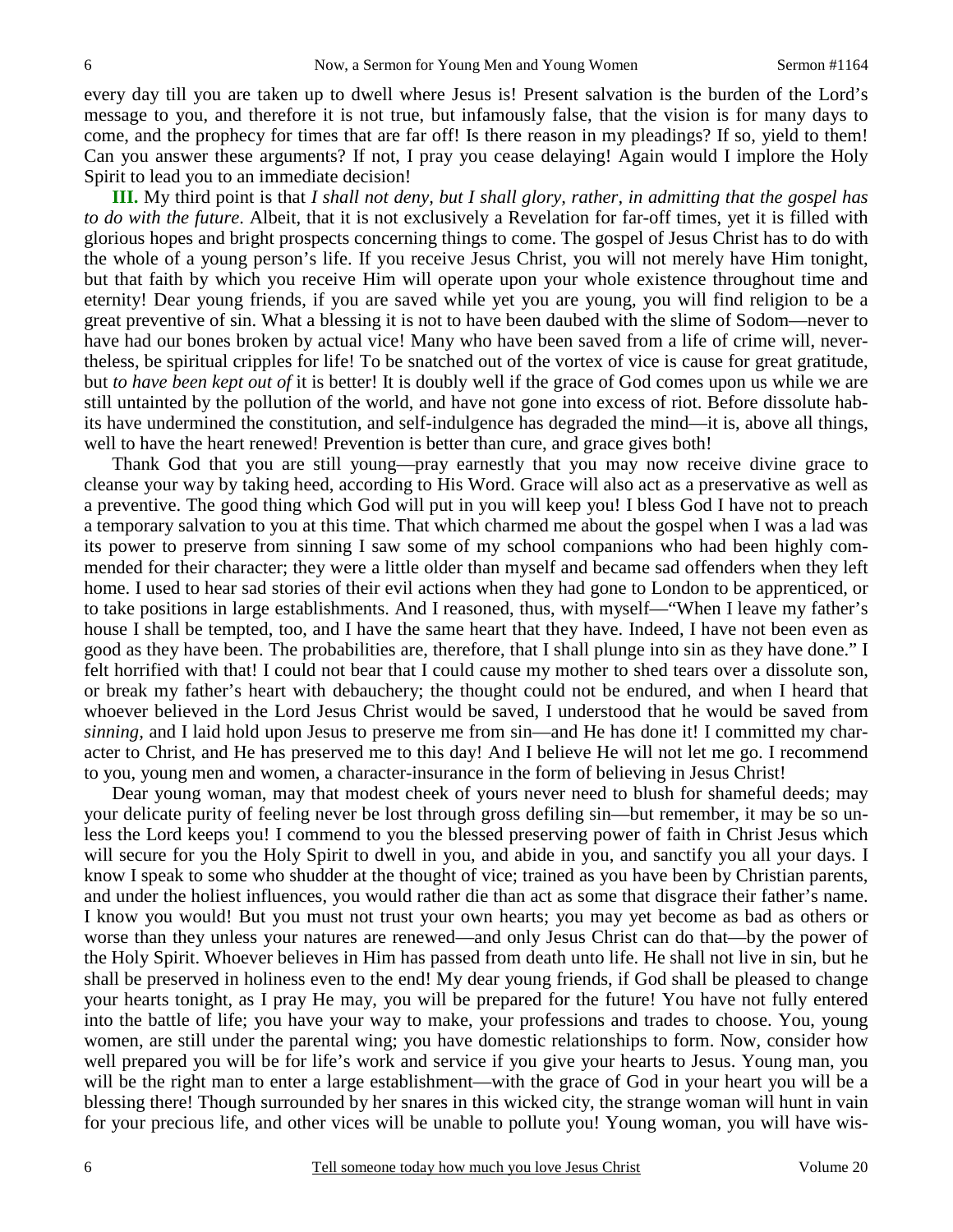dom to choose for your life's companion no mere fop and fool, but one who loves the Lord as you will do—with whom you may hope to spend happy and holy days! You will have placed within yourself resources of joy and pleasure which will never fail! There will be a well of living water within you which will supply you with joy, comfort, and consolation—even amid trial and distress. You will be prepared for whatever is to come!

A young Christian is fit to be made an emperor or a servant, if God shall call him to either post. If you want the best materials for a model prince, or a model peasant, you shall find it in the child of God! Only, mark you, the man who is a child of God is less likely to sink into utter destitution because he will be saved from the vices of extravagance and idleness which are the frequent causes of poverty. And probably, on the other hand, he is less likely to become a prince, for seldom has God lifted His own children to places so perilous! You will be ready, young man, for any future, if your heart is right with God. And know when I think of you, and of what the Lord may make of you, I feel an intense respect, as well as love for you! I hope none of us will be lacking in respect to old age—it is honorable and it is to be esteemed and reverenced, but I frequently feel inclined to do homage to our youth. When a celebrated tutor entered his schoolroom, he always took off his hat to his boys, because, he said, he did not know which of them might yet turn out to be a poet, a bishop, a lord chancellor, or a prime minister!

When I look at young men and women, I feel much the same, for I do not know what they are to be. I may be addressing, tonight, a Livingstone, or a Moffat! I may be speaking, tonight, to a John Howard, or a Wilberforce! I may be addressing a Mrs. Judson, or an Elizabeth Fry! I may be speaking to some whom God will kindle into great lights to bless the sons of men for many a day and afterwards to shine as the stars forever and ever! But you cannot shine if you are not lighted; you cannot bless God and bless the sons of men unless God first blesses you! Unregenerate, you are useless! Born-again, you will be born for usefulness! But while you are unconverted your usefulness is being lost. I will not insinuate that I expect everyone here to become famous; it is not even desirable. But I do know this—that everyone whose heart shall be given to Jesus will be so useful and so necessary to the church, and to the world, that this world without them would lack a benefactor—and heaven's company would be incomplete unless they joined its ranks! Oh, the value of a redeemed soul! The importance of a young life! I wish I could multiply myself into a thousand bodies that I might come round and take the hand of every young person here, as he or she shall leave the Tabernacle, and say, "By the preciousness of your life, by the hallowed uses to which you may be put, by the good that you may do, and by the glory you may bring to God, do not think of pardon and grace as things of the *future,* but now, even NOW, lay hold of them, and they will become to you the great power by which you shall benefit your generation, and go down to the grave with honor."

When I grow gray, if God shall spare me—may I see around me some of you with whom I speak today—who shall be some 20 years younger than myself, of whom I shall say, "My former deacons and elders are either very old or have gone home to heaven. The dear men of God who were with me when I was 40 years of age have passed away; but those whom I preached to on that night in March, 1874, have come to fill their places! Those dear sisters, who used to conduct the classes, teach the school, and manage the various societies for the poor, have gone and we have followed them to their graves and wept over them. But here come their daughters to fill their places." I pray that names honored in our churches may never die out from our midst. May the fathers live, again, in their children! It may not be my honor to be succeeded in this pulpit by one of my own sons, greatly as I would rejoice if it might be so, but at least I hope they will be here in this church to serve their father's God, and to be regarded with affection by you for the sake of him who spent his life in your midst. I pray that all my honored brothers may have sons and daughters in the church—yes, from generation to generation may there be those in our assemblies of whom it shall be said—"These are of the old stock; they keep up the old name."

Brothers and sisters of my own age, we shall soon die. God grant us to die at our posts! The standard-bearer will fall, and in his last embrace he will press the standard to his heart, for it is dearer than life to him. But courage, my brethren, our sons will urge on the sacred war and carry on the good old cause to victory! What do you say, dear ones? Do not your hearts say, "Amen"? Young men, will you not take up the bloodstained banner when we shall go our ways? Sons and daughters of the faithful, will you de